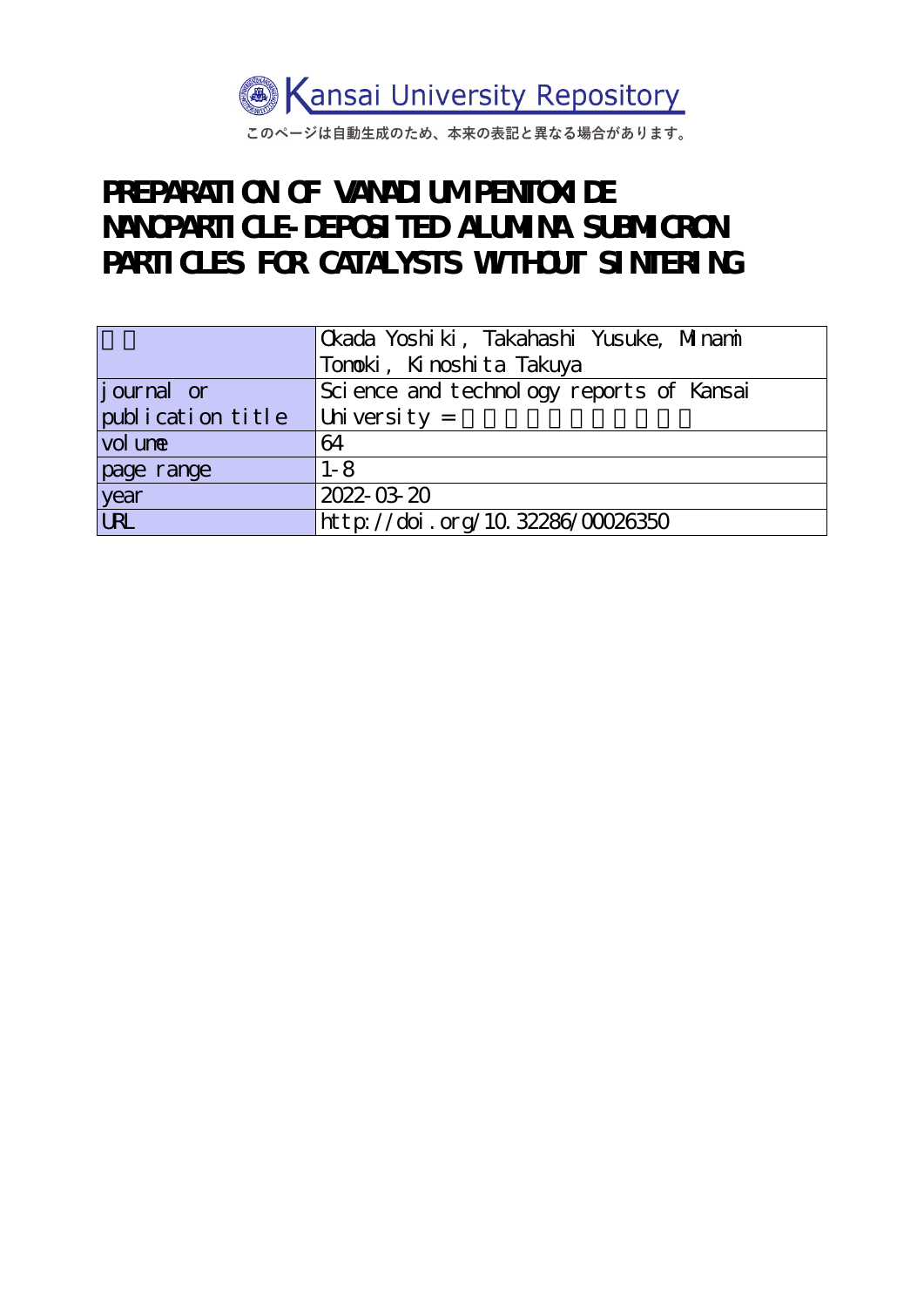## **PREPARATION OF VANADIUM PENTOXIDE NANOPARTICLE**-**DEPOSITED ALUMINA SUBMICRON PARTICLES FOR CATALYSTS WITHOUT SINTERING**

#### **Yoshiki Okada\*, Yusuke Takahashi, Tomoki Minami and Takuya Kinoshita**

(Received November 15, 2021)

#### **Abstract**

The formation of vanadium pentoxide  $(V_2O_5)$  nanoparticles immobilized on alumina  $(A_1_2O_3)$  particles was studied in a methane/oxygen coflow diffusion-flame reactor.  $V_2O_5$ nanoparticles formed by the decomposition of vanadium oxytriethoxide were deposited onto  $Al_2O_3$  particles, which were introduced into the flame together with vanadium oxytriethoxide solution. To immobilize the  $V_2O_5$  nanoparticles on  $Al_2O_3$  particles, rapid cooling with a Laval nozzle was applied to the  $V_2O_5/Al_2O_3$  particles formed in the flame. We found that it was possible to suppress the sintering of  $V_2O_5$  nanoparticles on the  $Al_2O_3$ particles when the  $Al_2O_3$  particles were introduced into the flame at a temperature sufficiently high to soften the surfaces of the  $Al_2O_3$  particles.

#### 1 **Introduction**

 $V_2O_5$  nanoparticles supported on metal oxide particles are used as catalysts for various reactions, including sulfur dioxide oxidation for sulfuric acid production<sup>1)-3)</sup>. However, the lifetime of  $V_2O_5$  catalysts prepared by the usual liquid phase methods is not long, because their catalytic activities are gradually decreased during reactions due to sintering. Sintering of  $V_2O_5$  catalyst nanoparticles is triggered by the fact that they migrate on the catalyst support, resulting in their aggregation and growth during reactions at high temperatures.

In our previous studies<sup>4)</sup>, we successfully prepared silica  $(SiO<sub>2</sub>)$  microsphere-supported nickel (Ni) nanoparticle catalysts that did not exhibit sintering. The method was based on the collision of Ni nanoparticles onto  $SiO<sub>2</sub>$  microspheres with surfaces softened by heating at sufficiently high temperatures, followed by rapid cooling of the Ni nanoparticle-deposited  $SiO<sub>2</sub>$ microspheres in our supersonic Laval nozzle. We observed some dents on the surfaces of  $SiO<sub>2</sub>$ microspheres, generated by the collision of Ni nanoparticles onto the soft  $SiO<sub>2</sub>$  microspheres. The rapid cooling of  $SiO<sub>2</sub>$  microspheres immediately after partial embedding of Ni nanoparticles into the dents of  $SiO<sub>2</sub>$  particles in the Laval nozzle was able to maintain the dents and immobilize Ni particles inside the dents. This immobilization prevented the sintering of Ni nanoparticles on the  $SiO<sub>2</sub>$  microspheres.

In the present work, our method for preventing the sintering of catalyst nanoparticles on

Department of Chemical, Energy and Environmental Engineering, Kansai University, Suita, Osaka 564-8680, Japan

<sup>\*</sup> Correspondence to: Yoshiki Okada. E-mail: yokada@kansai-u.ac.jp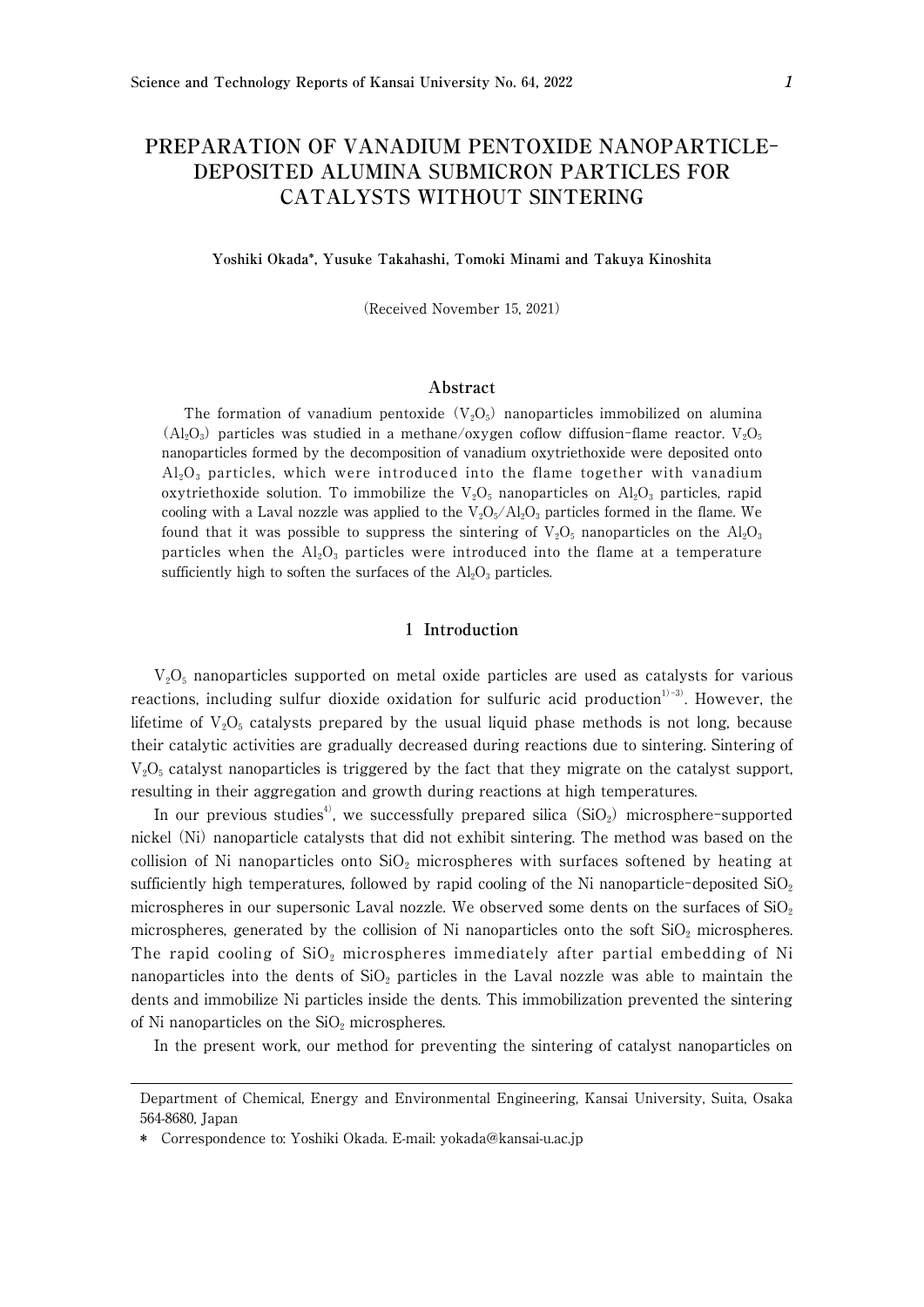support particles was applied to the production of  $V_2O_5$  nanoparticles supported on  $Al_2O_3$ particles in our flame reactor. The flame conditions were investigated for realizing temperatures sufficiently high to soften the surfaces of  $Al_2O_3$  particles, and to suppress the sintering of  $V_2O_5$  nanoparticles.

#### 2 **Experimental Method**

Figure 1 presents our experimental setup. The details of our flame reactor are available in our previous papers<sup>5)-7)</sup>. A coflow diffusion burner consisting of four concentric tubes was used. The droplets of the precursor solution emerged from the two-fluid nozzle inside the centermost tube of the burner. In this study, no gas flowed through the second tube of the burner, where generally a sheath gas is flowed to control the temperature and length of the flame. A mixture of 0.6 L/min - 1.6 L/min of CH<sub>4</sub> gas and 0.2 L/min of  $O_2$  gas, and 4.0 L/min -6.0 L/min of  $O_2$  gas flowed through the third and fourth tubes of the burner, respectively. A cold quenching 12.5 L/min  $N_2$  gas at approximately 203 K flowing through a methanol slush bath at 176 K blew on the tip of the flame from the eight nozzles of the gas ring.

The supersonic Laval nozzle, with a throat diameter of 2.0 mm, was positioned such that the inlet of the nozzle was approximately 5 mm downstream from the tip of the flame. The pressures in the upstream and downstream regions of the Laval nozzle were maintained at 103 kPa and 22 kPa, respectively. The adiabatic expansion in the supersonic Laval nozzle,



**Fig.** 1 Experimental setup.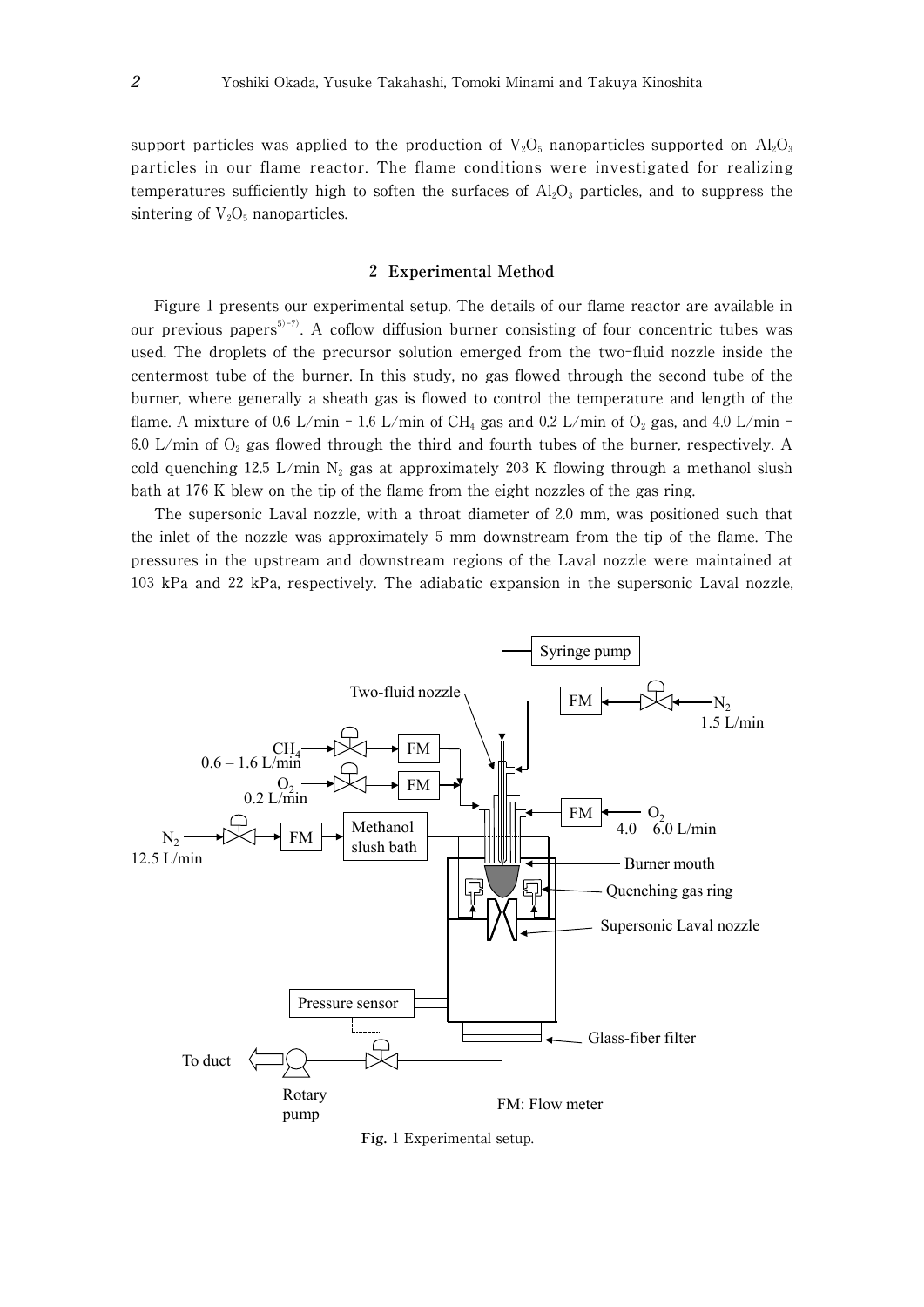caused by large differences in pressure between the upstream and downstream of the nozzle, can rapidly lower the internal energy of the gas and the temperature of the produced particles passing through the nozzle.

The precursor solution was made by dissolving 0.05 mL of vanadium $(V)$  oxytriethoxide (VOTE, OV(OC<sub>2</sub>H<sub>5</sub>)<sub>3</sub> 95%) into 80 mL of ethanol (CH<sub>3</sub>CH<sub>2</sub>OH 99.5%) and 20 mL of ethylene glycol (HOCH<sub>2</sub>CH<sub>2</sub>OH 99.5%). A mixture of 1.0 g of spherical alumina particles (AO-502, Admatechs Co., Ltd.) with an average diameter of approximately 260 nm and the abovementioned precursor solution was atomized through the two-fluid nozzle equipped with a syringe pump at a flow rate of 1.5 mL/min. The  $Al_2O_3$  particles used were a mixture of  $\gamma$ -type, δ-type, and θ-type alumina with a specific surface area of approximately 6.5  $m^2/g$ .

The produced particles were collected on a glass-fiber filter. The population of chemical elements of the produced particles was observed by energy dispersive X-ray (EDX) spectroscopy using a field emission-type scanning electron microscope (FESEM, S-4800, Hitachi High-Technologies Corp.). To obtain distributions of the diameter of  $V_2O_5$  and  $Al_2O_3$ particles, the diameters of approximately 200 or more particles produced under each condition were analyzed by FESEM. The change in  $V_2O_5$  nanoparticle diameter on an alumina particle caused by the sintering of  $V_2O_5$  nanoparticles was investigated using the FESEM images. X-ray diffraction (XRD) patterns of the produced particles were obtained with a diffractometer (RINT-TTRIII/RX, Rigaku Corp.) operating with Cu (K $\alpha$ ) radiation.

#### 3 **Results and Discussion**

Figure 2 shows an XRD spectrum of the powder prepared from the precursor solution made by dissolving VOTE into ethanol and ethylene glycol without the  $Al_2O_3$  particles when the flow rates of CH<sub>4</sub> gas through the third and  $O_2$  gas through the fourth tubes of the burner were 0.6 L/min and 4.0 L/min, respectively. The XRD pattern of the synthesized powder was confirmed to be  $V_2O_5$ .



**Fig. 2** XRD spectrum of particles produced, and XRD pattern of  $V_2O_5$ .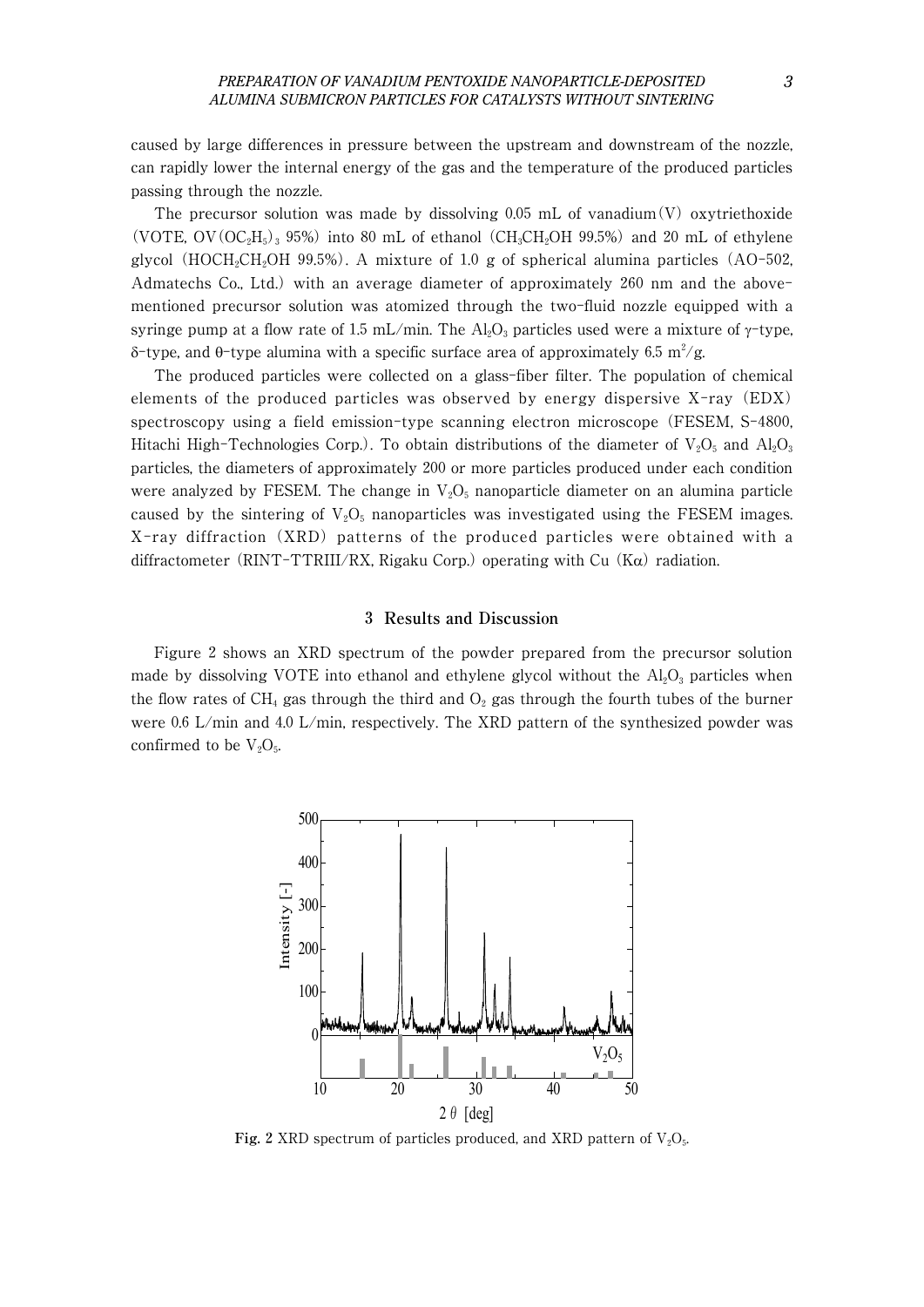Figure 3(a) contains an FESEM image of the alumina particles used in this study. The particles had smooth surfaces and an average diameter of approximately 260 nm. Figure 3(b) shows an FESEM image of  $V_2O_5$  nanoparticles deposited on  $Al_2O_3$  particles under the same gas conditions as in Fig. 2. The highest temperature in the flame was measured at approximately 1,773 K using a thermocouple thermometer. Many  $V_2O_5$  nanoparticles were observed on the surfaces of  $\text{Al}_2\text{O}_3$  particles.

Figure 4 shows an EDX spectrum of the particle shown in Fig. 3(b). The peak of Au in the figure originates from the Au sputtering film, which was used to cover the sample to ensure electrical conductivity. The peak of C originates from the carbon tape used to immobilize the sample particles on the stage. We observed the peaks of V and Al, but no peaks of other metal atoms in the spectrum. From the population of chemical elements in the EDX spectrum, it was found that the amount of vanadium atoms was 1.8 wt% on the  $Al_2O_3$ particles. The results shown in Figs. 2, 3, and 4 suggested that the deposition of  $V_2O_5$ nanoparticles on  $Al_2O_3$  particles could be attained by the flame reaction. It was also found that approximately 70% of vanadium atoms in the precursor solution atomized into the flame were



**Fig. 3** FESEM images of (a) alumina particles used in this work; and (b)  $V_2O_5$  nanoparticles deposited on alumina particles produced when the flow rates of CH4 gas through the third and  $O<sub>2</sub>$  gas through the fourth tubes of the burner were 0.6 L/min and 4.0 L/min, respectively.



**Fig.** 4 EDX spectrum of a particle produced when the flow rates of  $CH_4$  gas through the third and  $O_2$ gas through the fourth tubes of the burner were 0.6 L/min and 4.0 L/min, respectively.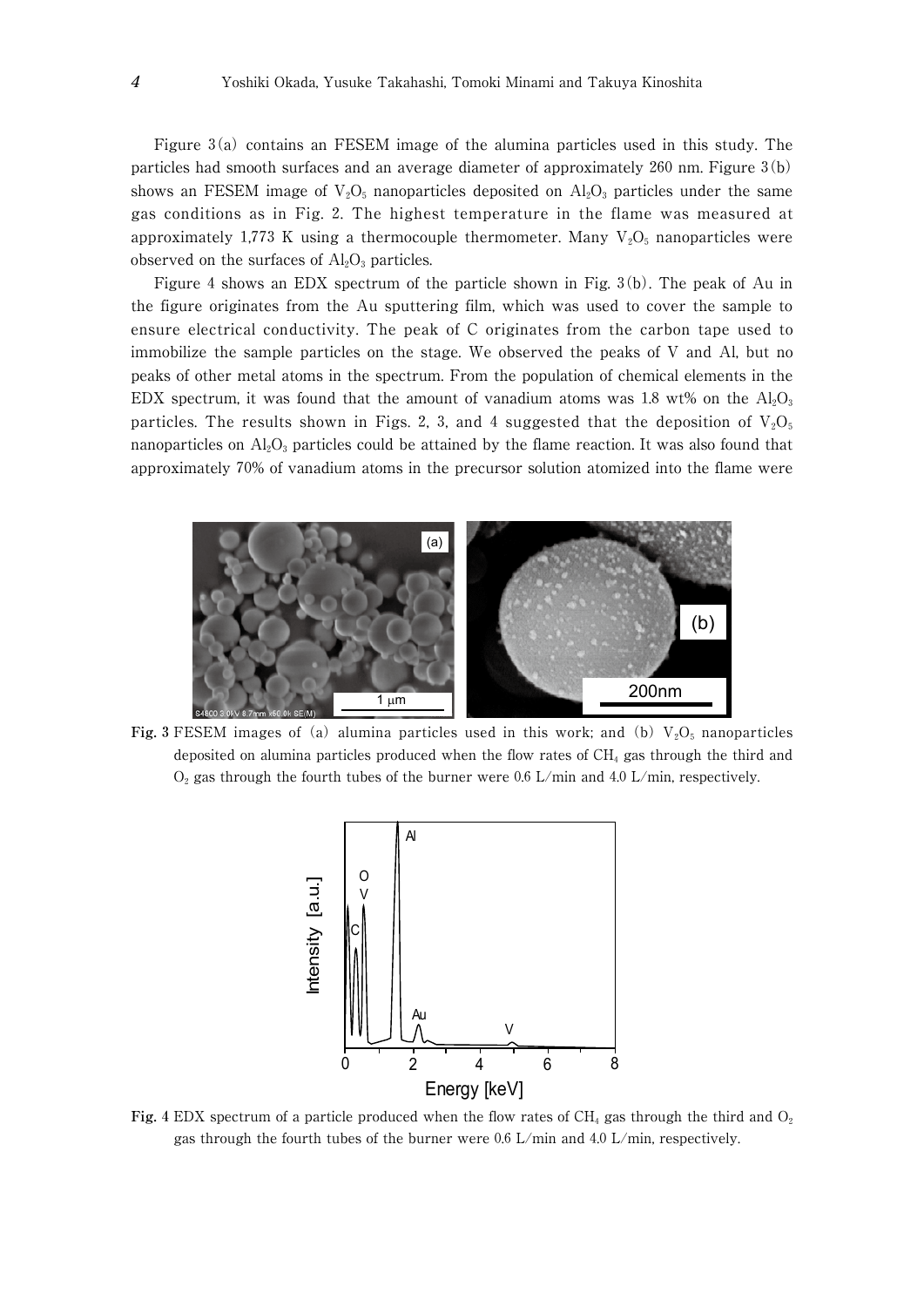deposited on  $\text{Al}_2\text{O}_3$  particles. It is probable that the rest of vanadium atoms were not supported on  $\text{Al}_2\text{O}_3$  particles and were released as  $\text{V}_2\text{O}_5$  nanoparticles through the filter to the outside of the reactor.

In order to investigate the sintering of  $V_2O_5$  nanoparticles on alumina particles at high temperatures, we heated the as-synthesized particles shown in Fig. 3(b) at 673 K for 4 h in air. Figure 5 shows a FESEM image of  $V_2O_5$  nanoparticles after the heat treatment (top), and the size distributions of  $V_2O_5$  nanoparticles deposited on alumina particles before and after the heat treatment (bottom). The diameter of  $V_2O_5$  nanoparticles increased after heating. This increase in diameter was recognized to be due to sintering during the heat treatment at 673 K for 4 h. The sintering of  $V_2O_5$  nanoparticles could not be suppressed for  $V_2O_5/Al_2O_3$  particles formed in the flame with the CH<sub>4</sub> gas flow rate of 0.6 L/min. We theorized that the surfaces of  $Al_2O_3$  particles would become sufficiently soft by passing through the flame; however, we understood from the result exhibiting sintering that the surfaces were not soft enough to immobilize  $V_2O_5$  nanoparticles on the surfaces.



Fig.  $5$  FESEM image of  $V_2O_5$  nanoparticles deposited on alumina particles shown in Fig. 3(b) after the heat treatment at 673 K for 4 h in the air (top), and the size distributions of  $V_2O_5$ nanoparticles before and after the heat treatment (bottom).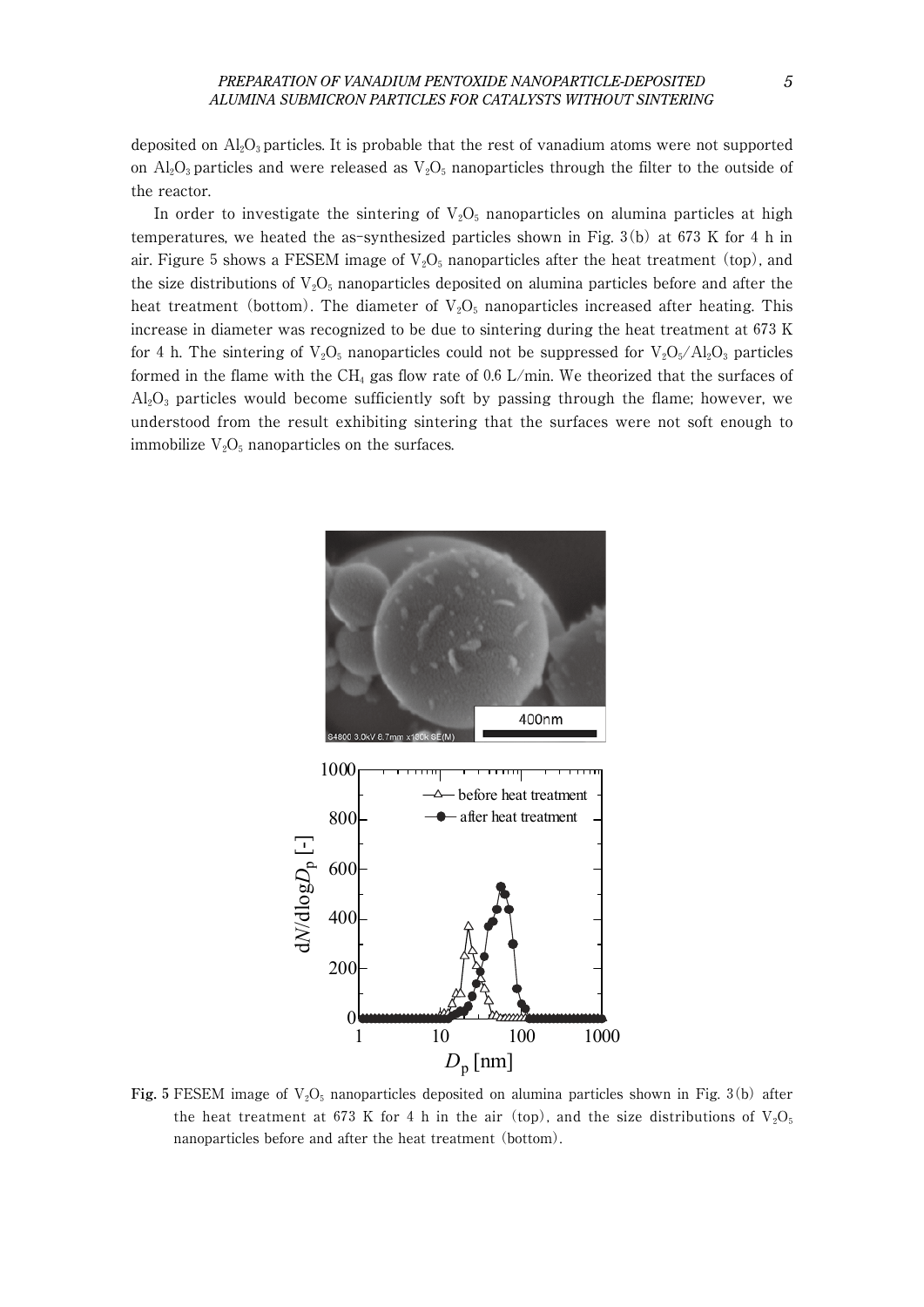Figure 6 shows the size distributions, before and after the heat treatment at 673 K for 4 h, of  $V_2O_5$  nanoparticles on  $Al_2O_3$  particles formed when we increased the CH<sub>4</sub> gas flow rate to realize a higher flame temperature. In this case, the flow rates of  $CH_4$  gas through the third and  $O_2$  gas through the fourth tubes of the burner were 1.0 L/min and 4.0 L/min, respectively. The highest temperature of this flame was approximately 2,073 K. In Fig. 6, there was an increase in the diameter of  $V_2O_5$  nanoparticles after the heat treatment, although the increase was smaller than that in the case shown in Fig. 5. Again in this case, the sintering of  $V_2O_5$ nanoparticles could not be suppressed. It was considered that the surface temperature of  $Al_2O_3$  particles heated in the flame did not reach the range where the surfaces were sufficiently soft to hold tightly colliding  $V_2O_5$  nanoparticles.

Figure 7 shows the size distributions of  $V_2O_5$  nanoparticles on  $Al_2O_3$  particles formed at a



**Fig. 6** Size distributions of  $V_2O_5$  nanoparticles deposited on alumina particles formed when the flow rate of CH<sub>4</sub> gas was 1.0 L/min before and after heat treatment at 673 K for 4 h in air.



**Fig. 7** Size distributions of  $V_2O_5$  nanoparticles deposited on alumina particles formed when the flow rate of CH<sub>4</sub> gas was 1.6 L/min before and after heat treatment at 673 K for 4 h in air.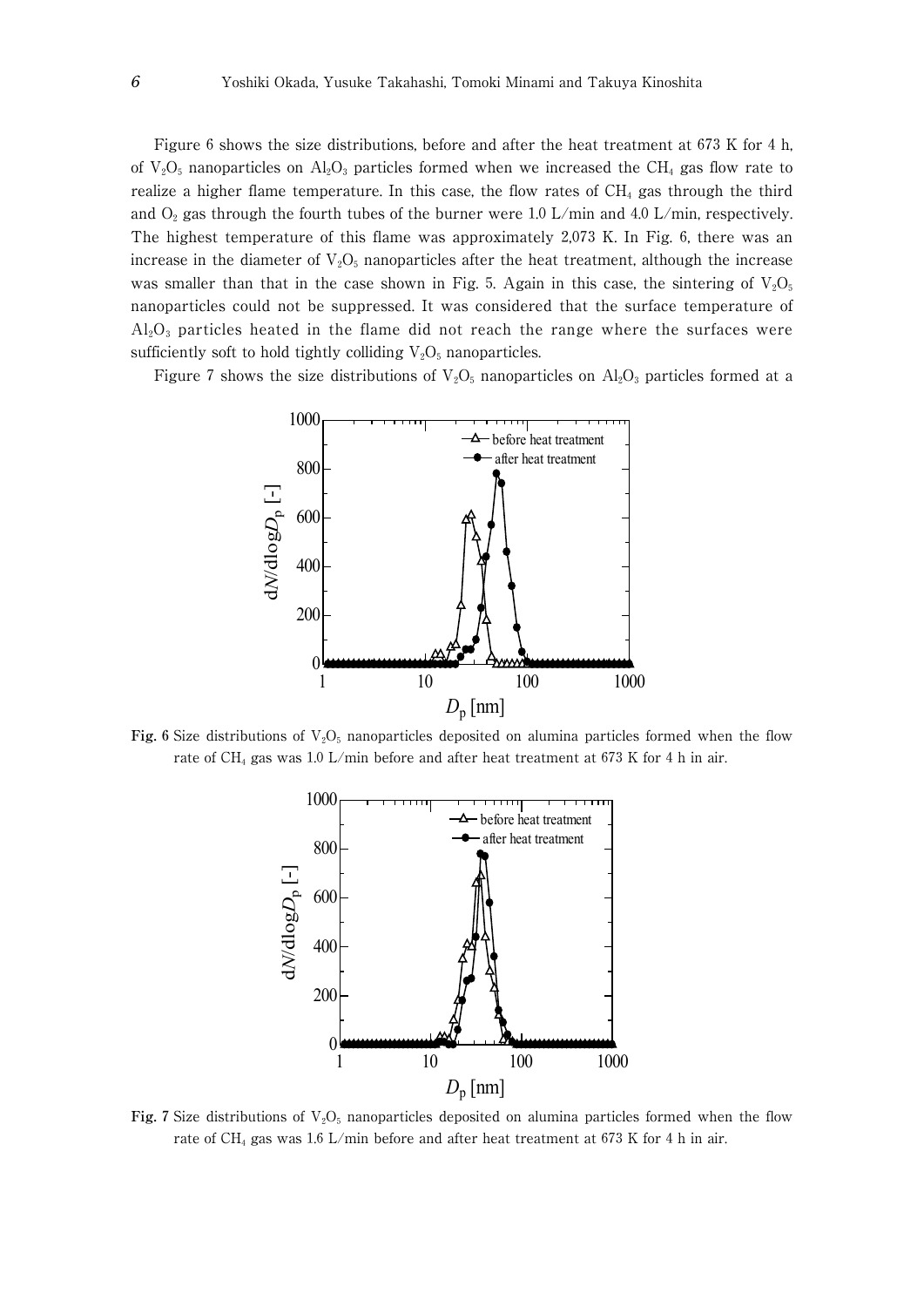higher flow rate of  $CH_4$  gas before and after the heat treatment at 673 K for 4 h. In this case, the flow rates of CH<sub>4</sub> gas through the third and  $O_2$  gas through the fourth tubes of the burner were 1.6 L/min and 6.0 L/min, respectively. The highest temperature in this flame was over 2,273 K, too high to be measured by the thermocouple thermometer. The temperature of the gas at the inlet of the Laval nozzle was approximately 1,000 K. The population of vanadium atoms on  $\text{Al}_2\text{O}_3$  particles was almost the same as that in the case shown in Fig. 3(b). Figure 7 indicates that the diameter of  $V_2O_5$  nanoparticles after the heat treatment was almost the same as before the treatment. It was found that the sintering of  $V_2O_5$  nanoparticles could be suppressed.

To explain the lack of sintering of  $V_2O_5$  nanoparticles, the following is considered. Both  $V_2O_5$  nanoparticles formed in the flame and  $Al_2O_3$  particles passing through the flame entered the Laval nozzle immediately after exiting the flame. As the particles approached the 2.0 mm diameter throat 9 mm downstream from the inlet of the Laval nozzle, particle densities were increasing. The probability of collisions between  $V_2O_5$  nanoparticles and  $Al_2O_3$  particles likely increased, and many  $V_2O_5$  nanoparticles were deposited onto  $Al_2O_3$  particles in the region between the inlet and the throat of the Laval nozzle. If the surfaces of  $Al_2O_3$  particles were sufficiently soft at these depositions, the  $V_2O_5$  nanoparticles could sink into the soft  $Al_2O_3$ particles due to the momentum of the colliding nanoparticles. The particles were then solidified and immobilized by the rapid cooling after passing through the throat of the Laval nozzle in the adiabatic expansion flow.

Figure 8 shows the size distributions of  $\text{Al}_2\text{O}_3$  particles before and after passing through the flame in which the  $V_2O_5$  nanoparticles shown in Fig. 7 were synthesized. No change was observed in the diameter of  $Al_2O_3$  particles. It was found that the  $Al_2O_3$  particles neither aggregated nor grew in the flame. The melting point of alumina is known to be 2,345 K. The highest temperature in the flame might have been higher than the melting point of alumina. However, aggregation and growth of  $\rm Al_2O_3$  particles due to melting of the surfaces was not observed because of the short residence time of  $Al_2O_3$  particles in the flame. When the XRD



**Fig. 8** Size distributions of  $A_2O_3$  particles before and after passing through the flame in which the  $V<sub>2</sub>O<sub>5</sub>$  nanoparticles shown in Fig. 7 were synthesized.